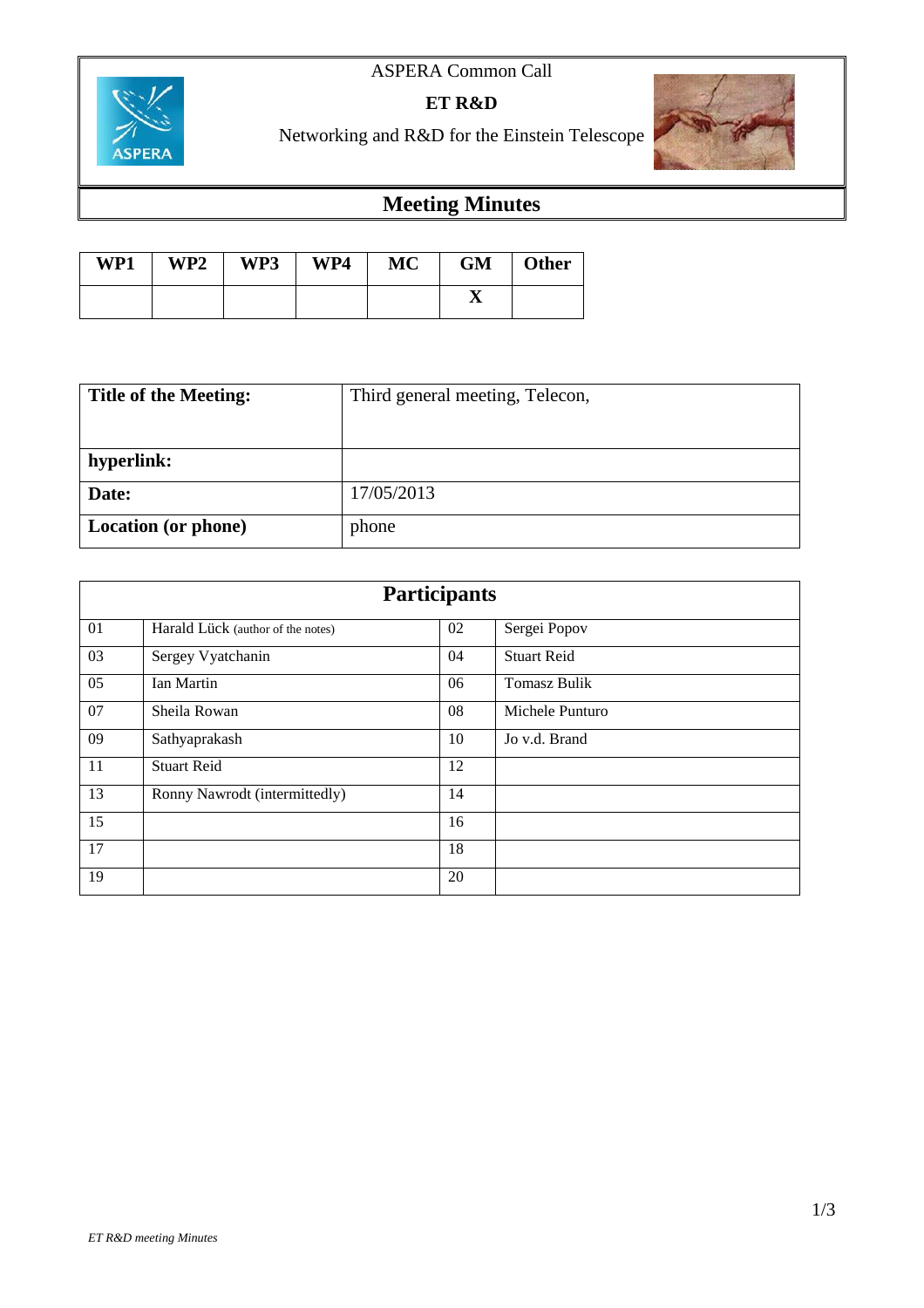#### Agenda

- 1) status of the working groups
- 2) status of the MOU
- 3) ET R&D website
- 4) AOB

1) status of the individual working groups

Working group 1:

- Sathyaprakash, the leader of working group1, reported that currently two programmes are being started: test of GR: it will be tested if the Einstein telescope can distinguish different models of black hole ring downs. This is done in collaboration with the NIKHEF group, led by Chris v.d. Broek. Tania Regimbau, leading the ET mock data challenge, is also interested in joining this effort.
	- Measuring all cosmological parameters: Tania has got a Ph.D. student who is involved in these studies. A Galaxy catalogue reaching out to z=2 will be used to create population models and it will be tested whether it can be recovered from the simulated signals. So far a catalogue reaching up to 200Mpc has been created based on the Sloan digital sky survey. This catalogue will be extended to 20 Gpc and used for the mock data challenge.

- Working group 2: Jo van den Brand, the leader of working group 2, reported that work in this working group is just being started and the first task is to get the work organised and getting everyone up-to-date. Sites to be studied are in Spain, Hungary, Sardinia, Finland. Jo is in contact with Istvan. Contact to the Baksan Neutrino Observatory still has to be established. The gravity gradient noise investigation results so far suggests that an array of multiple sensors per site is needed.NIKHEF has built the first 30 sensor network communicating to each other and storing data. These are low-cost (ca. 100€ each), 1-D Geophone based sensors.

Where ever possible to be measurements will be performed at varying depths. In case of horizontal tunnels only be measurements will be distributed over the length of the tunnel. In addition a network of sensors (on the order of 50) will be distributed on the surface. The seismic measurements will be continued for six months. The working group plans will be presented next week at the Elba workshop. Tomek reported that the Polish side can offer engineering manpower and equipment.

Working group 3: Ronny Nawrodt was a visiting Rome and had had technical connection difficulties. Ian Martin reported that working group 3 had the first meeting a few weeks ago. Regular teleconferences will be held every month.

The Glaswegian group is currently setting up some birefringence measurements and will soon be buying equipment for absorption measurements. Hannover is preparing sensitive birefringence measurements in a monolithic silicon cavity. Sergei reported that work in Russia is about to start and the first equipment will be purchased soon. Michael Gorodetsky's group is also just starting experimental investigations to measure the absorption in micro-Whispering Gallery mode resonators.

Working group 4: Andreas Freise was unable to join today's telecom. Sergey Vyatchanin reported that the theoretical work on the investigation of parametric instabilities is also just starting.

### 2) status of the memorandum of understanding

I sent out link to a draft version of a memorandum of understanding to all full participants two weeks ago. In order to make sure that everyone receives it, I will attach it to the e-mail I send these minutes with. There has been no feedback yet. We should try to get through this procedure without causing too much work and delay. The basic reason for this memorandum of understanding is to have some foundation on which we all agree to perform the project. Basically this means that we all agree on the work to be done and how it is to be distributed, that we all share new knowledge gained and mutually give access to knowledge that we already have, which is required to perform the project and duty fully report on progress and status and disseminate our results.

We will check if the associated partners find it appropriate to sign the memorandum of understanding or whether it will ease the process if they sign a letter of interest.

#### 3) ET R&D website:

the ET R&D website will be hosted by EGO like the Einstein telescope and the ELiTES websites. At the Elba meeting Michele and Harald will talk about the necessities, make a wish list and pass it on to the EGO